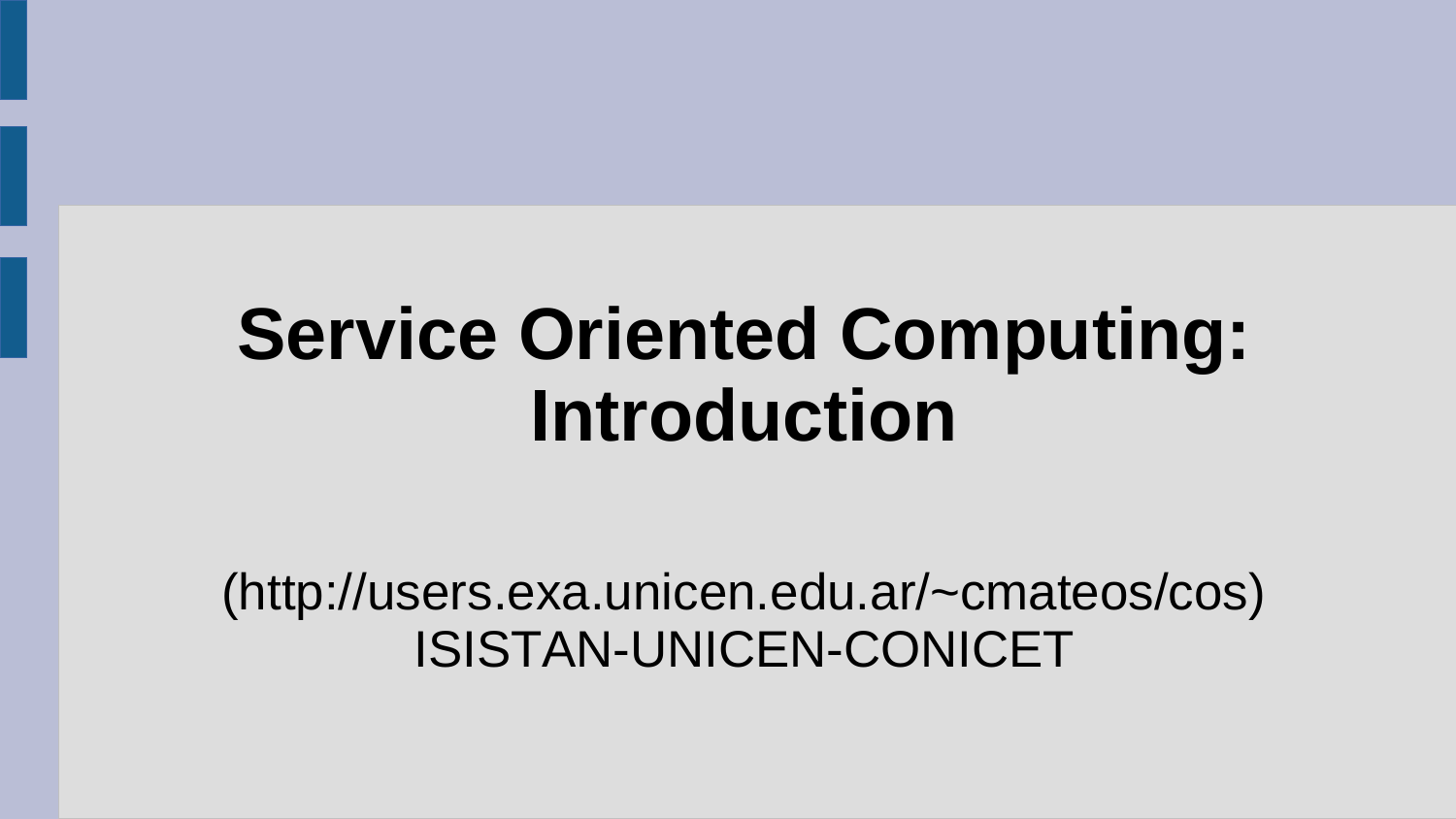#### **Course overview**

- Goals of the course
	- To understand the philosophy behind SOC
	- To discuss the role of XML/JSON in SOC
	- To get a glimpse of the existing SOC technologies
	- Learn to code SOAP and Rest services :)
- Prerequisites
	- Object-oriented and Java programming
	- Web **back-end/front-end** (platforms, frameworks, libraries... all you can remember will help)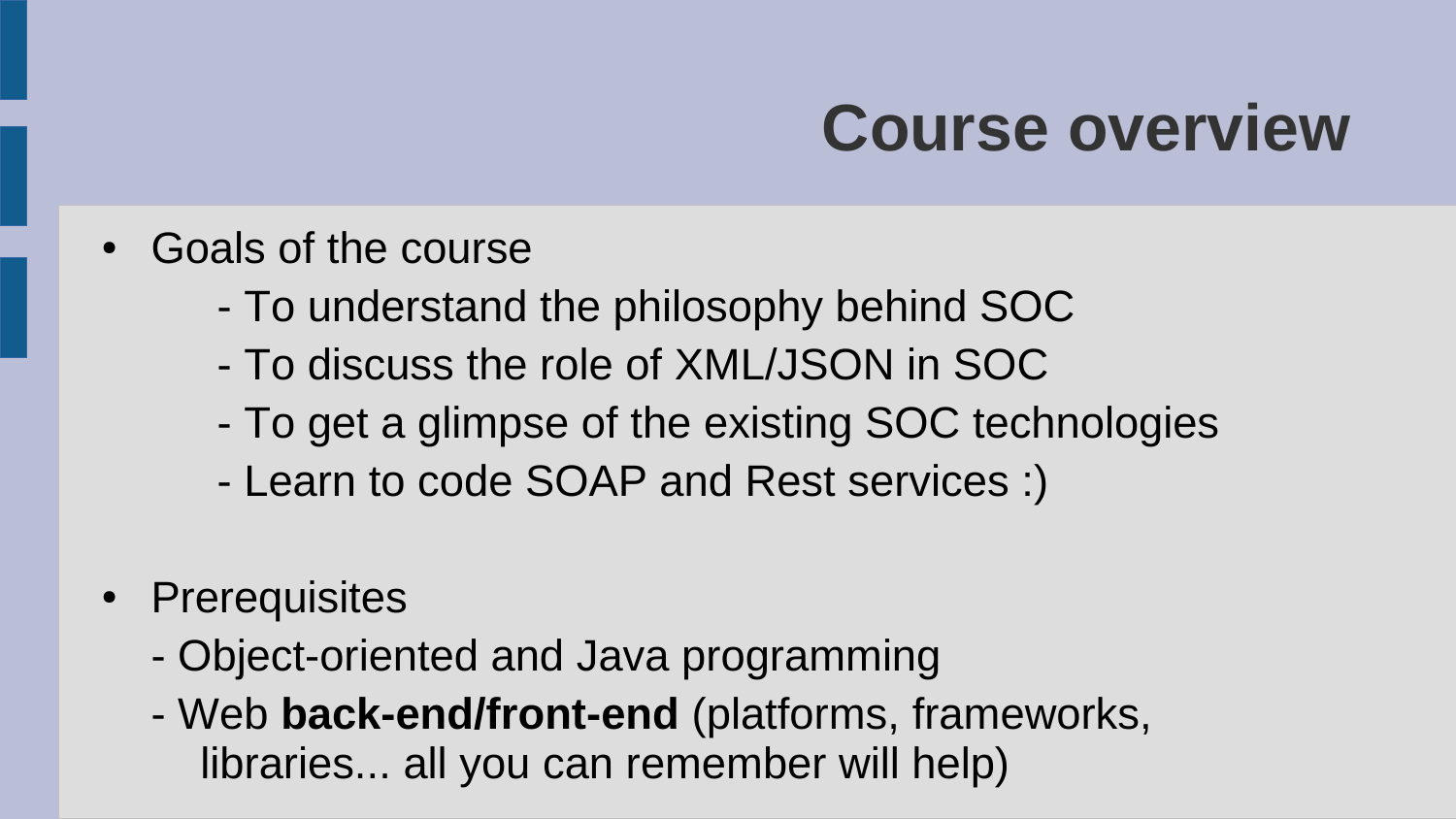# **This year's application domain: Body Condition Score for cows**

- Joint project Uniagro ISISTAN
- We will develop simple CRUD services for this system

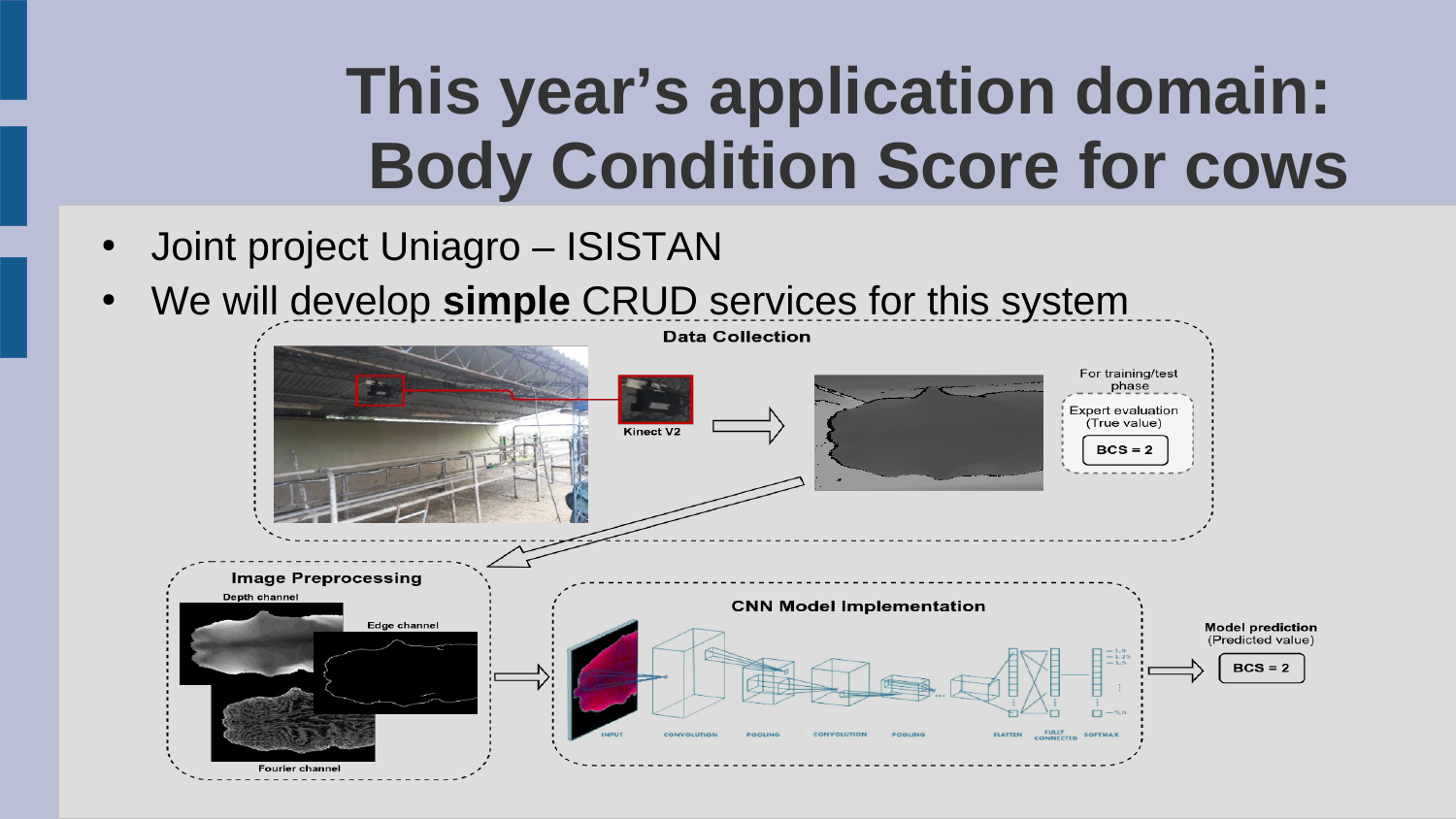#### **Useful resources**

- Some interesting links
	- W3C Web site: *[http://www.w3.org](http://www.w3.org/)*
		- *"The World Wide Web Consortium (W3C) is an international community that develops open standards to ensure the long-term growth of the Web"*
		- *Led by Tim-Berners Lee*
		- *Some members: AliBaba, Facebook, MS...*
	- W3C schools: *http://www.w3schools.com*
	- SOC@Wikipedia.org: http://tinyurl.com/wmzn9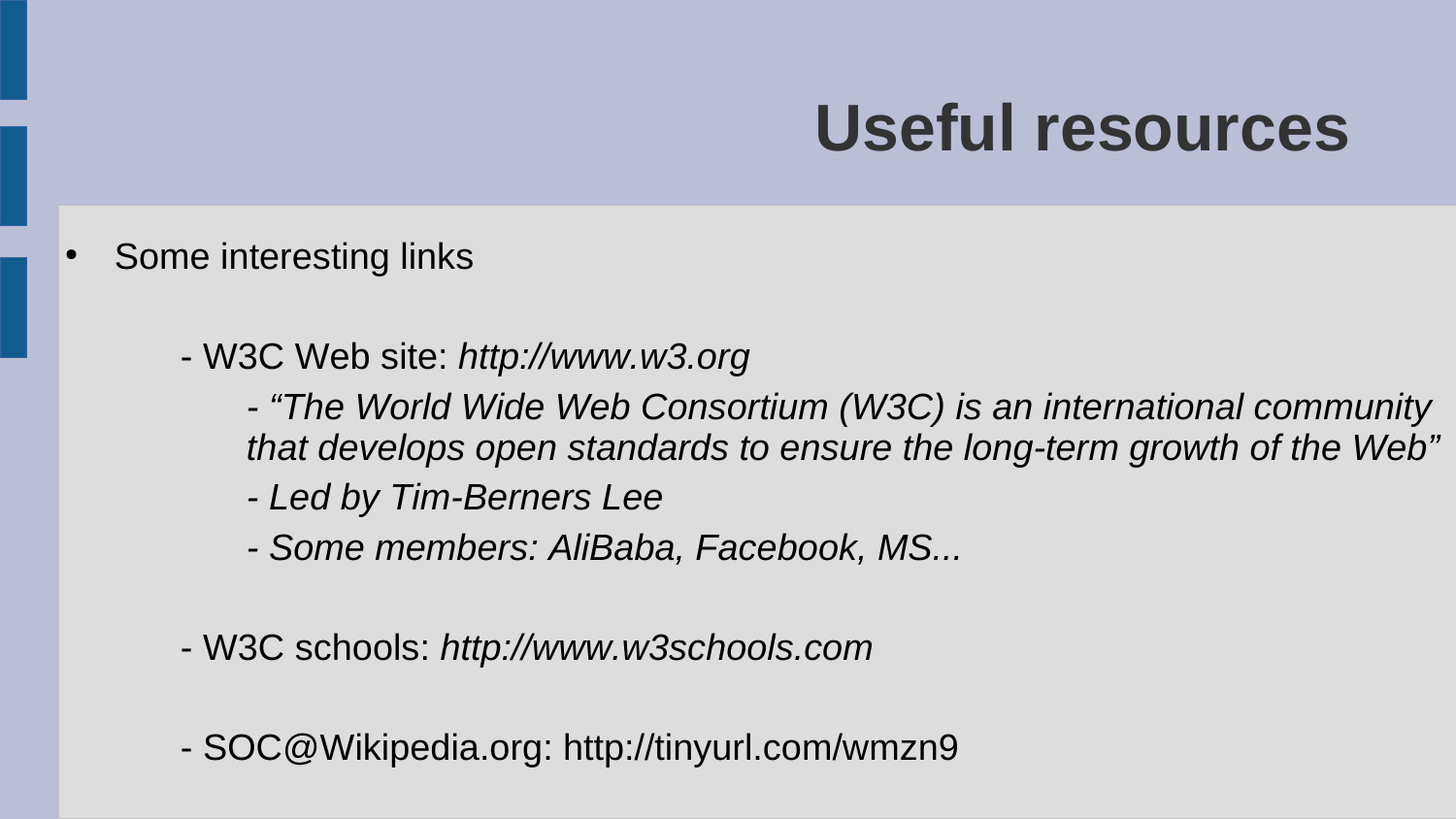## **SOC: Overview**

#### ● **Publish/Unpublish**

Advertising **services** to a **registry** (publishing) or removing those entries (unpublishing)

#### ● **Find**

The service consumers describe the kinds of services they're looking for, and the service brokers deliver the results that best match the request

● **Bind**

The bind operation takes place between the service consumer and the service provider

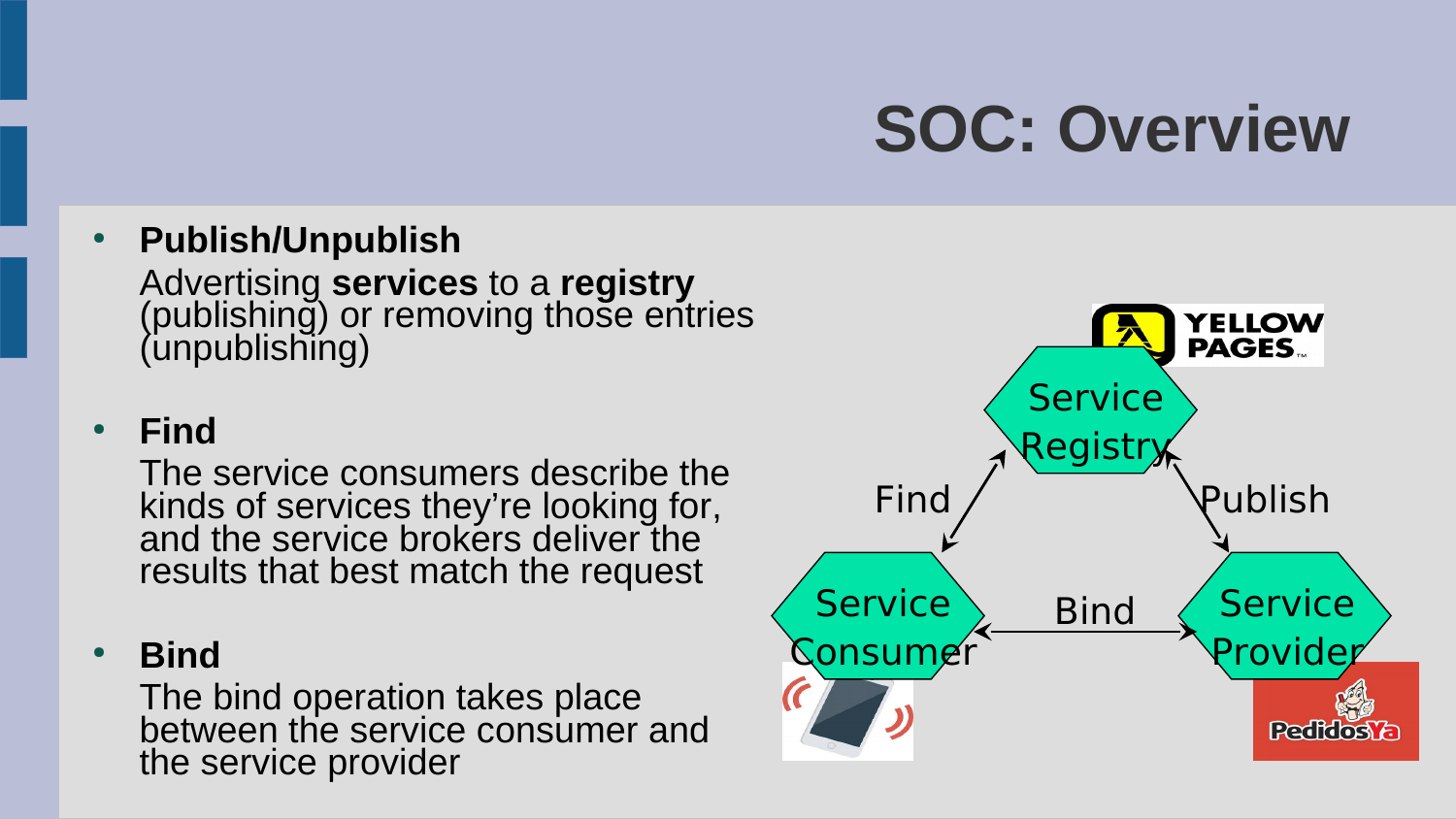# **Physical services**

- Clearly defined, easy-to-use (ideally), somewhat *standardized interface*
	- *E.g. request protocol for food delivery*
- Self-contained with no visible dependencies to computational resources or other services
- *Always available* (well, almost); idle until requested
- Services are *coarse-grained*
- **New services can be offered by** *combining existing services* (e.g., airline + hotel bookings, geolocation + POIs)
- **Each service has an associated** *quality of service* (do not compete on what they do but how they do it...)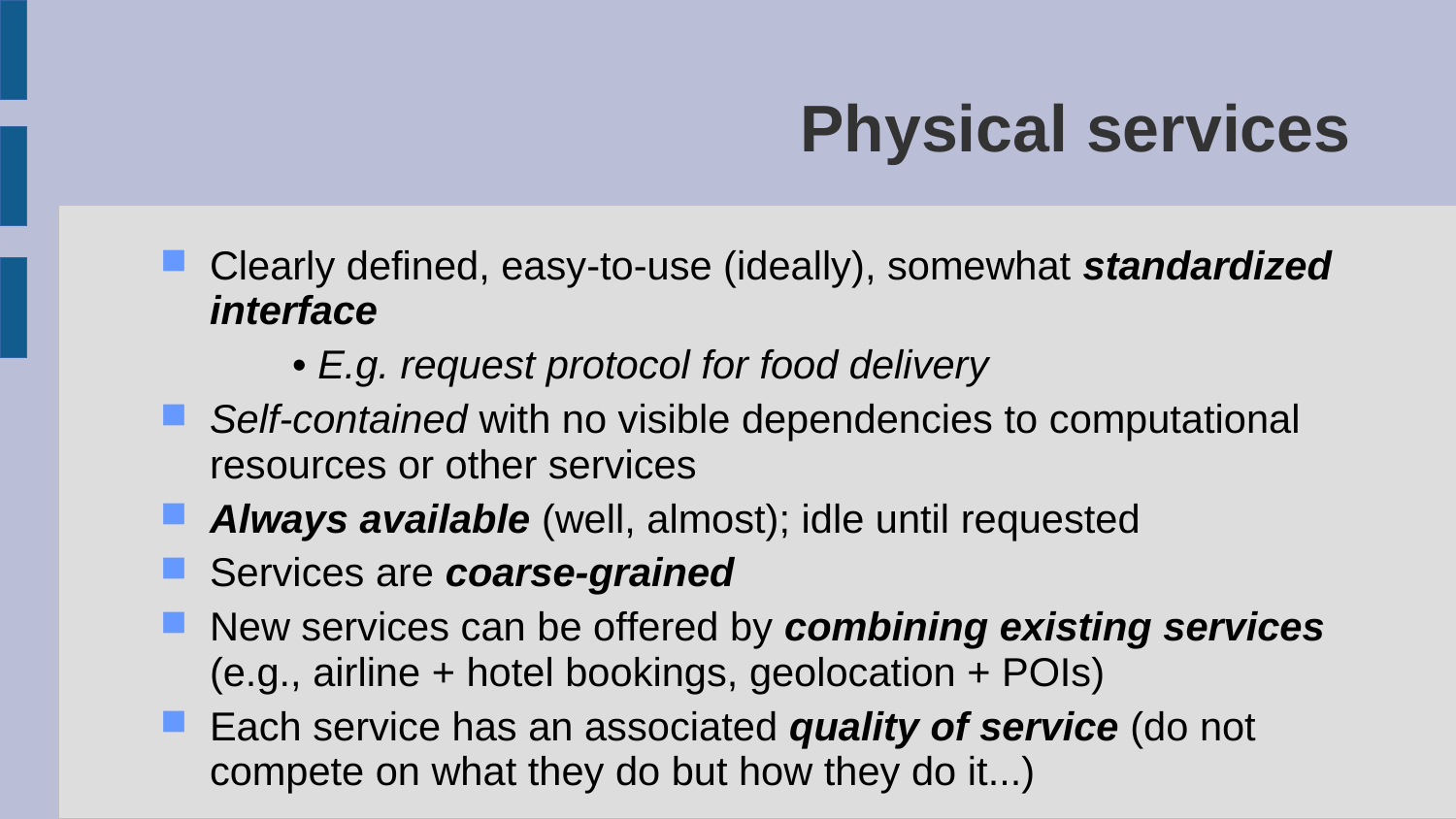# **Physical services (cont.)**

- **Services belonging to the same category provide similar** interfaces (*non-proprietary*)
	- Proprietary: A vendor's graphic card API
- Service implementation is decoupled from service interface (*abstraction*)
- **Services are mediated through "yellow pages"** (*discovery*)...
	- Yellow pages are responsible for finding the best alternative given a certain request (more on this later)
	- These ideas are already present in several distributed technologies: RMI/DCOM, JNDI, CORBA (**broker architectural pattern**)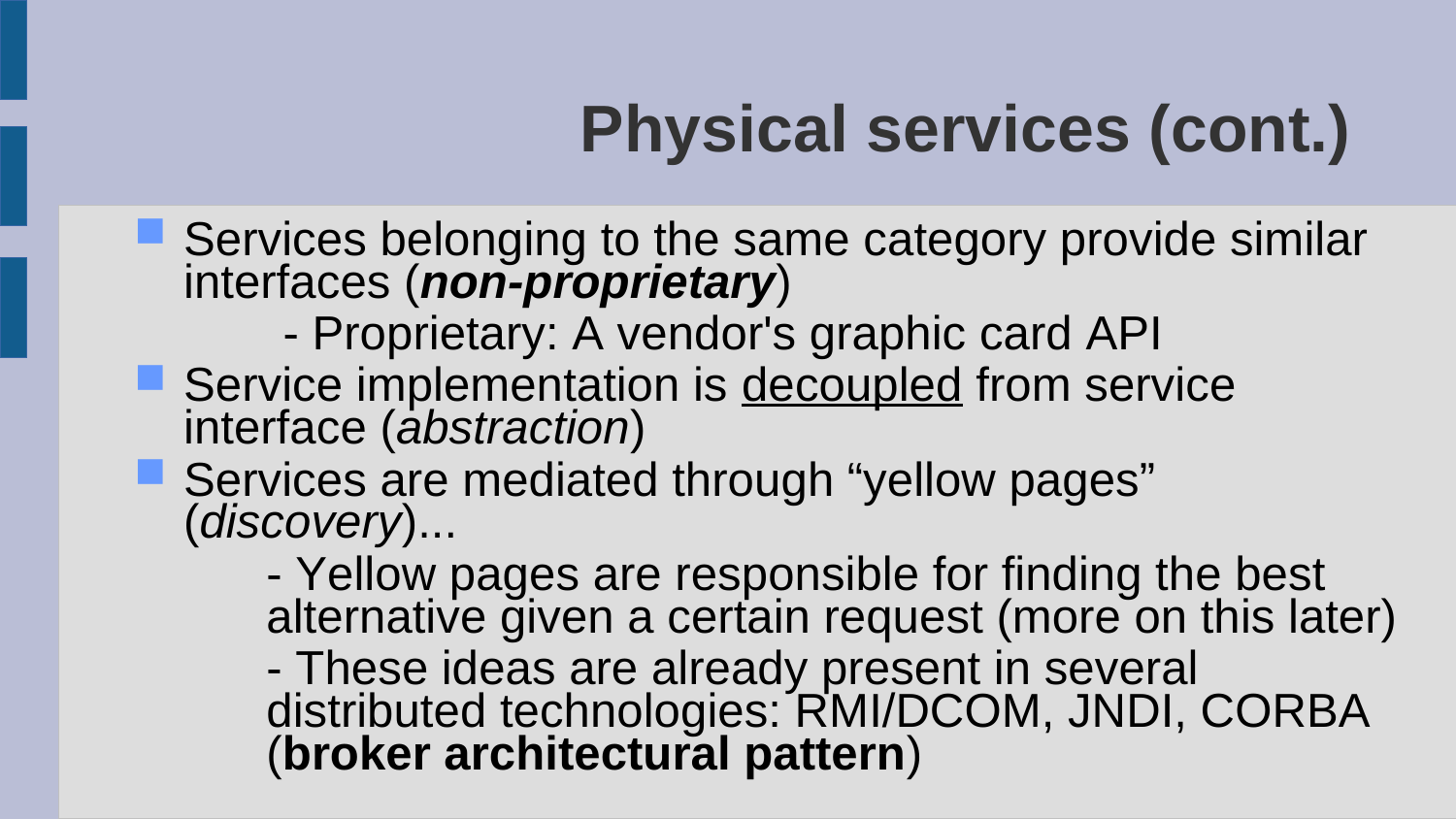# **Physical services (cont.) Coupling**

- **A decoupled** system allows changes to be made without having side effects
	- Coupling… "a necessary evil"
	- Loose (low) coupling
	- Tight (high) coupling

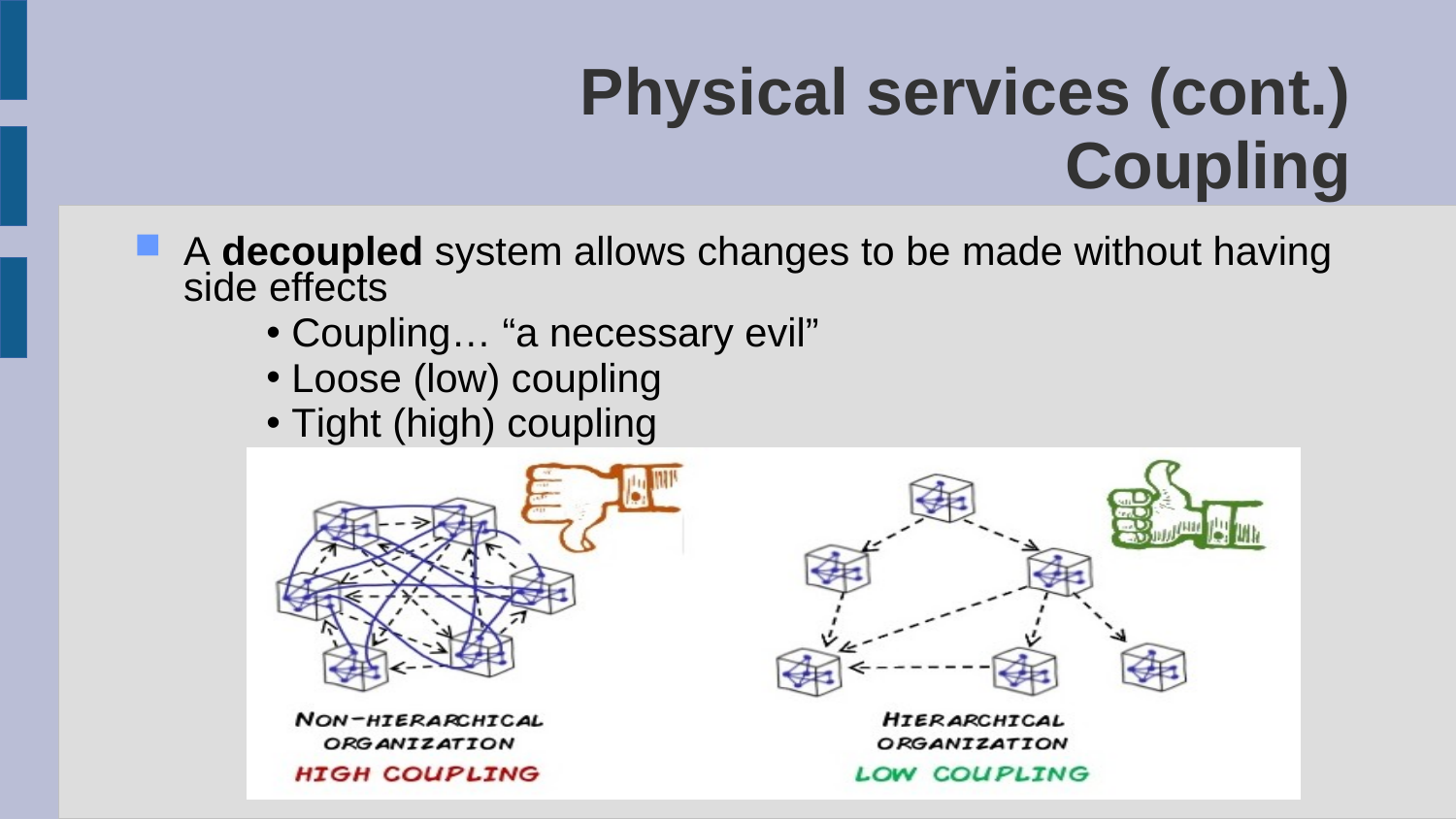### **Physical services (cont.) Brokers**

#### **Broker is an architectural pattern**

• A pattern is a recurrent good solution to a known problem (e.g. those of Gamma)

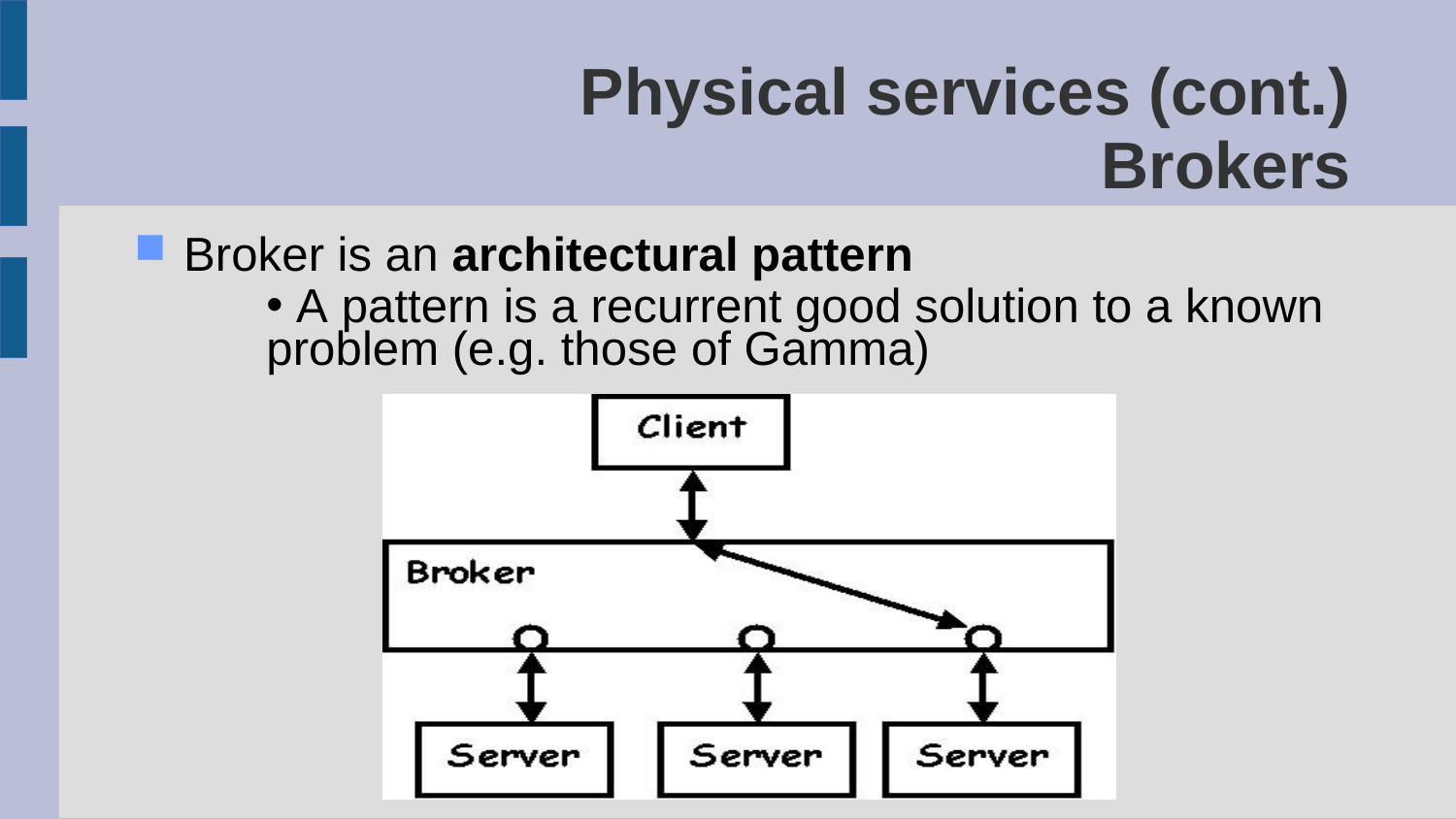# **Why SOC? A technical perspective**

- It helps to fulfill several desirable **quality attributes**
- **Development (reusability) and deployment**
- **Scalability** due to distribution
- **Interoperability**
- **Loose coupling**
- **Composability**
- Pervasiveness:
	- Amazon WS: aws.amazon.com
	- Google APIs explorer: <http://developers.google.com/apis-explorer>
	- Many, many others!

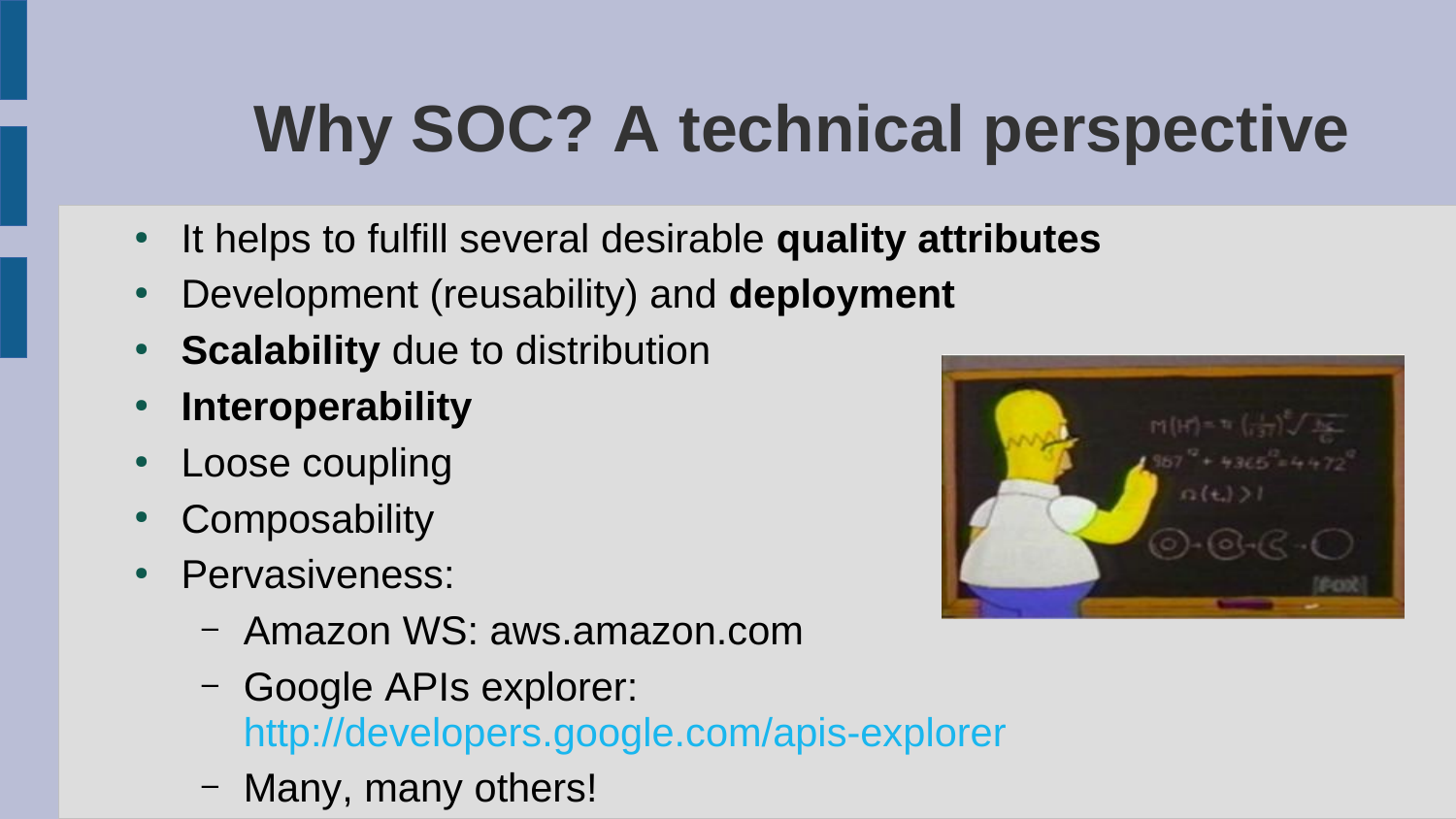#### **Google APIs explorer: Example**

| Google                                               | Search for services, methods, and recent requests                    | Loading                                                                                                                                                                                              |
|------------------------------------------------------|----------------------------------------------------------------------|------------------------------------------------------------------------------------------------------------------------------------------------------------------------------------------------------|
| <b>APIs Explorer</b>                                 | $\leftarrow$                                                         | iĝi v                                                                                                                                                                                                |
| <b>E</b> Services                                    | Learn more about using the Google+ API by reading the documentation. |                                                                                                                                                                                                      |
| <b>Ext. All Versions</b><br><b>D</b> Request History | Services > Google+ API v1 > plus.comments.list                       | Authorize requests using OAuth 2.0:<br>$\overline{\text{OFF}}$                                                                                                                                       |
|                                                      | activityId                                                           | The ID of the activity to get comments for. (string)                                                                                                                                                 |
|                                                      | maxResults                                                           | The maximum number of comments to include in the response, which is used for paging. For any response, the actual number<br>returned might be less than the specified maxResults. (integer, 0-500)   |
|                                                      | pageToken                                                            | The continuation token, which is used to page through large result sets. To get the next page of results, set this parameter to the<br>value of "nextPageToken" from the previous response. (string) |
|                                                      | sortOrder                                                            | The order in which to sort the list of comments. (string)                                                                                                                                            |
|                                                      | fields                                                               | Selector specifying which fields to include in a partial response.<br>Use fields editor                                                                                                              |
|                                                      | $bold red = required$<br>Execute                                     |                                                                                                                                                                                                      |

This is just one of the many API sources (more on this later) <https://nordicapis.com/api-discovery-15-ways-to-find-apis/>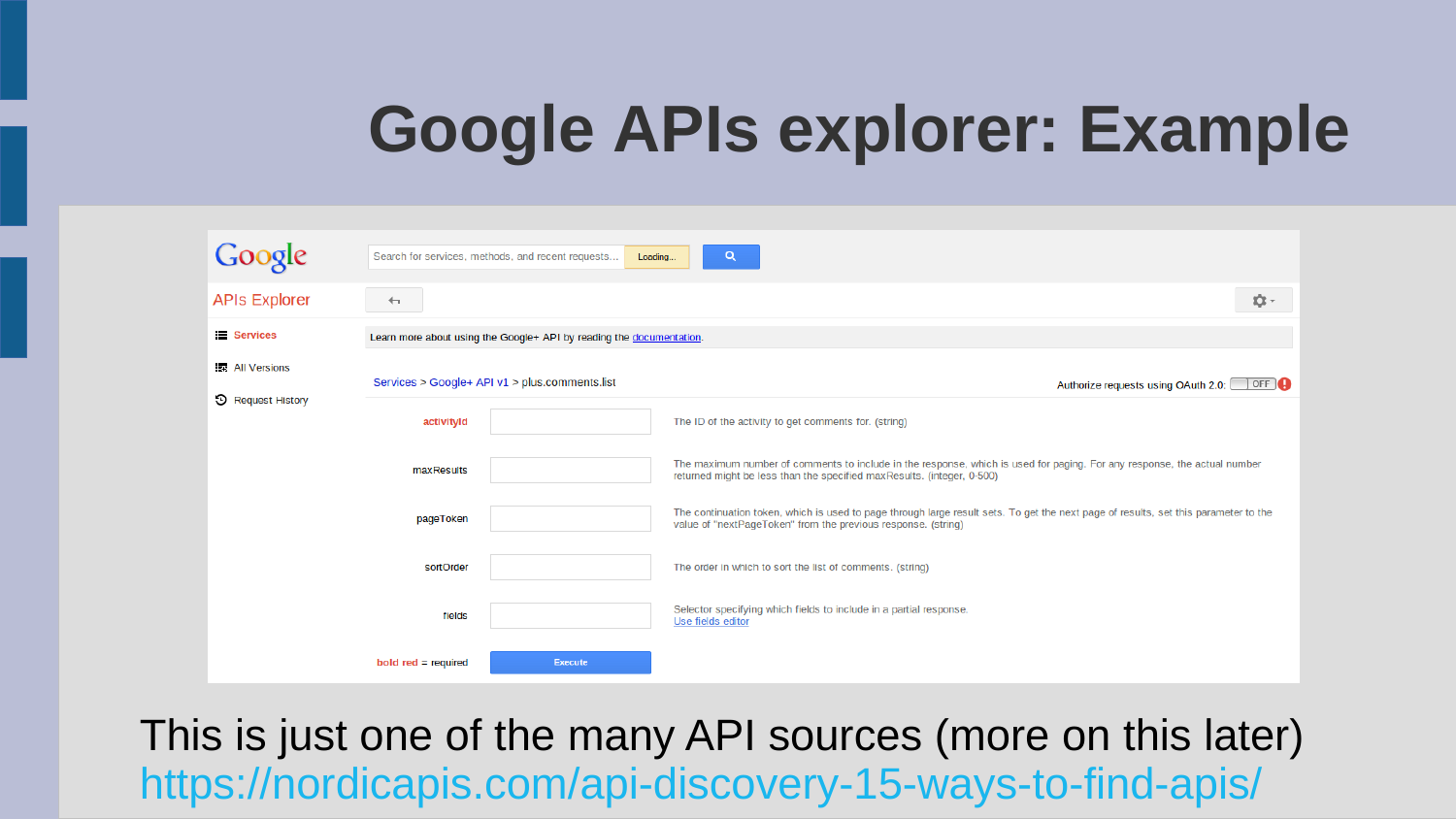#### **Object "vs" service orientation paradigms**

Class behavior/interfaces Service contract

**Public** and **private** methods **Only public** operations

Encapsulation, inheritance, Encapsulation, composition polymorphism, composition

**OO World SOC World**

Classes and objects Services and service instances

Attributes **No attributes** (**stateless** preferred)

Messages (invocations) Message passing (XML, JSON)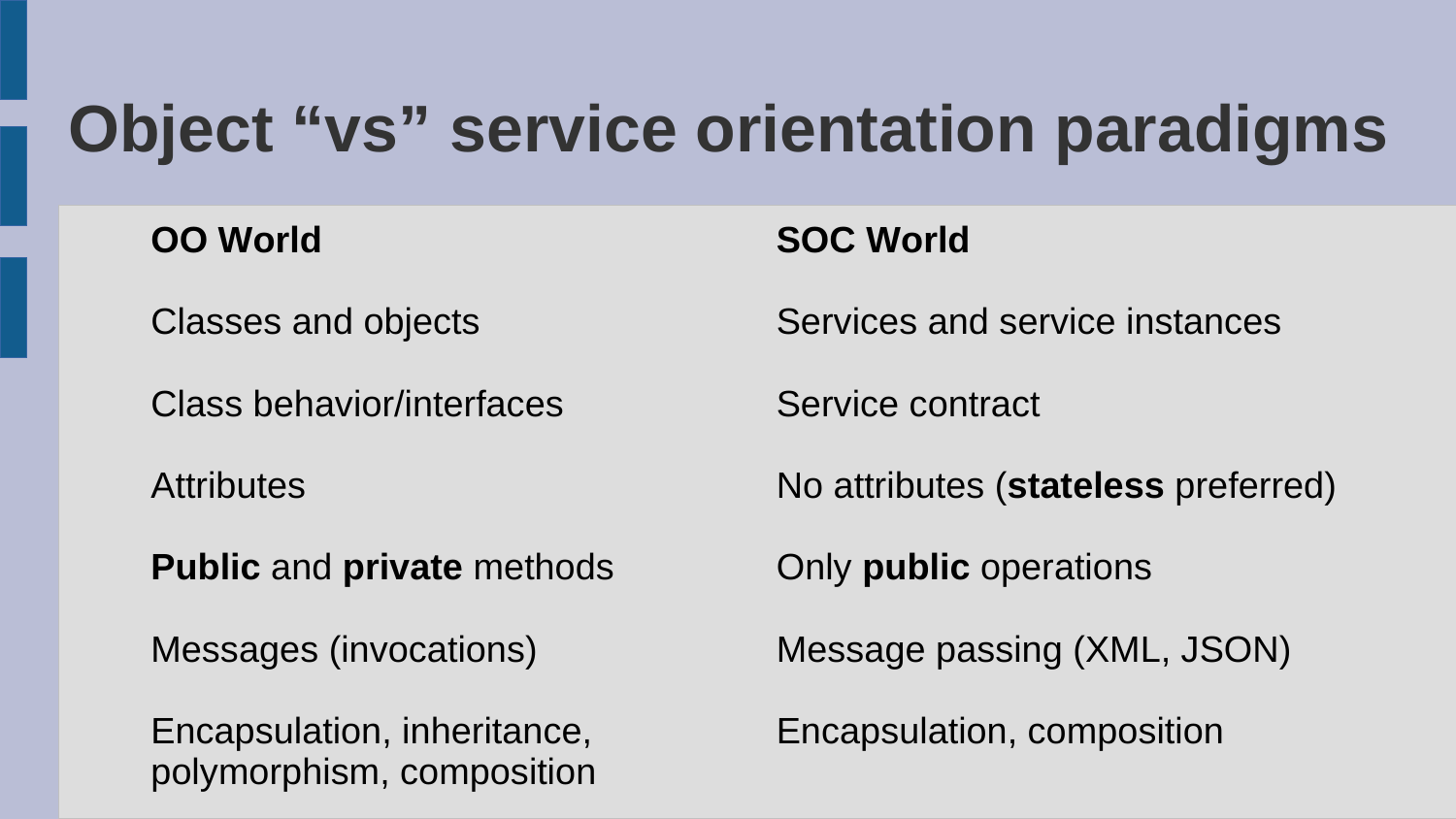### **Object "vs" service orientation**

SOC shares many similarities with OO, since both:

- Grew out of a need to shape software into units "mirroring" the real world
- Aim to tackle the problem of ever-changing business requirements (and quality attributes)
- Are concerned with minimizing the impact of change upon software programs already deployed and in use (e.g. *microservices*, more on these later)
- Both encompass principles such as Service Loose

Coupling and Service Composability

• But... they complement each other!

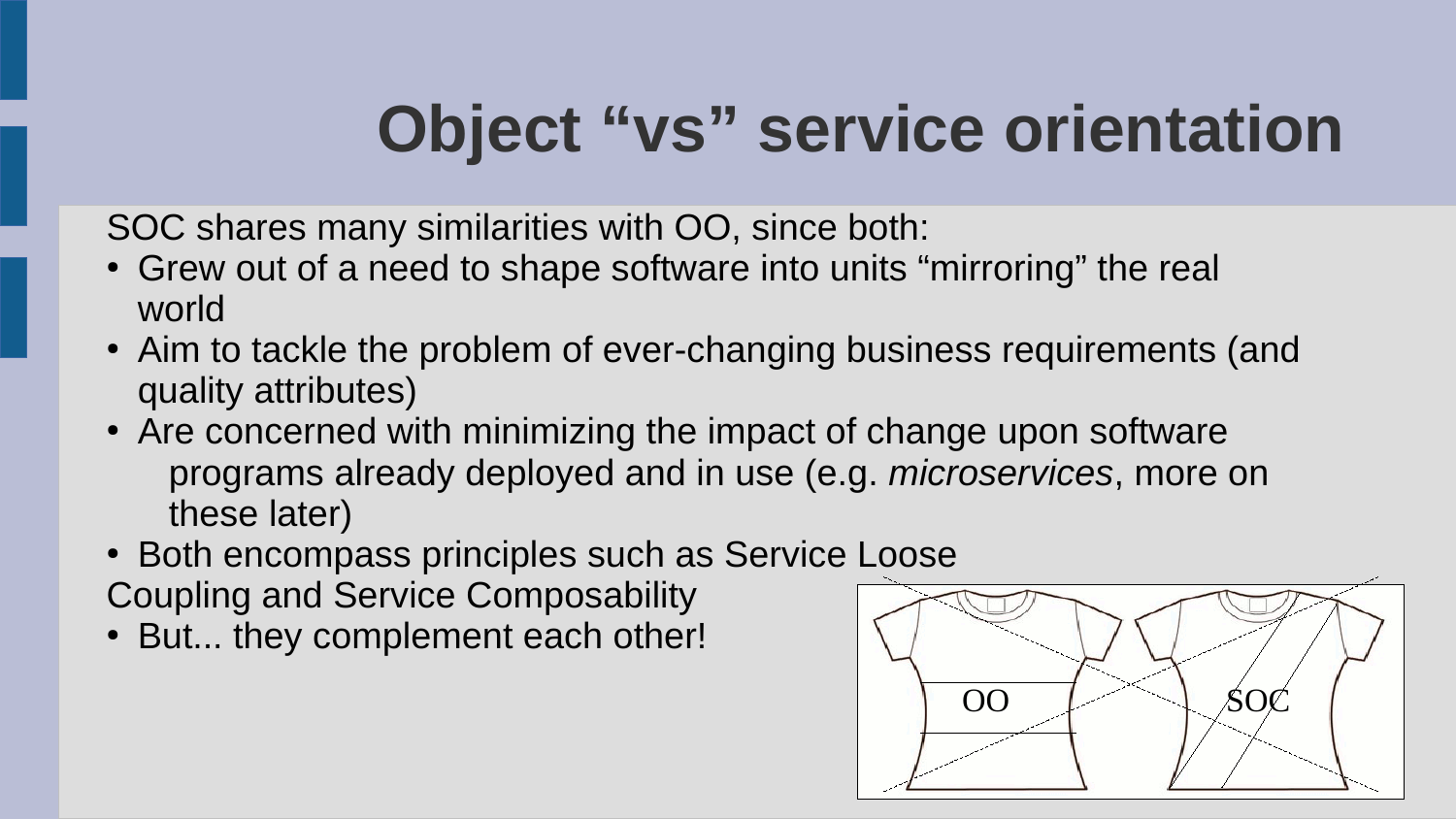### **Constructing enterprise software: The way it has been done**



- Focus on scalability, 24x7 availability
- Less focus on integration, though some solutions exist (e.g. bus)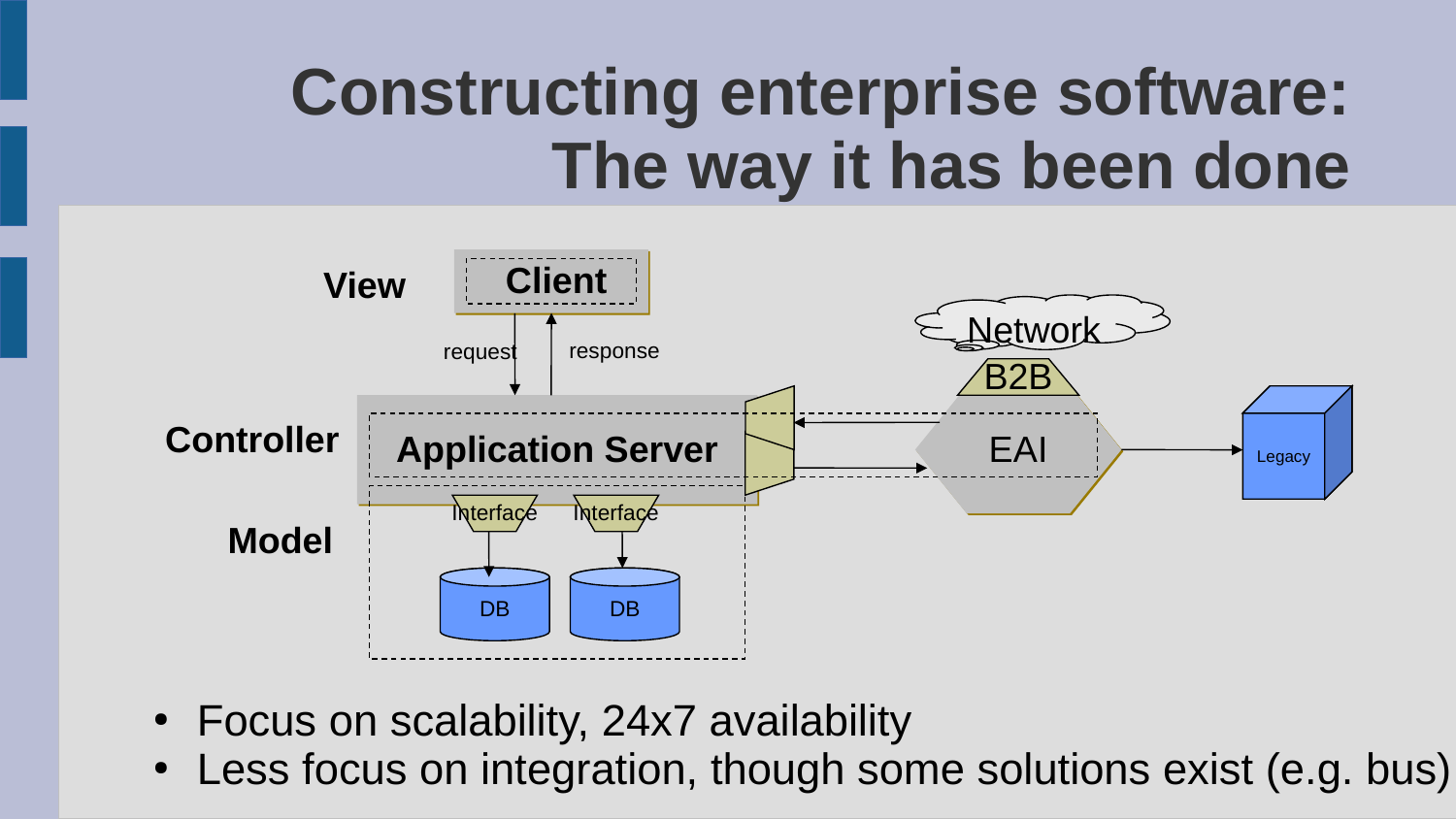## **Constructing distributed software: The SOC way**